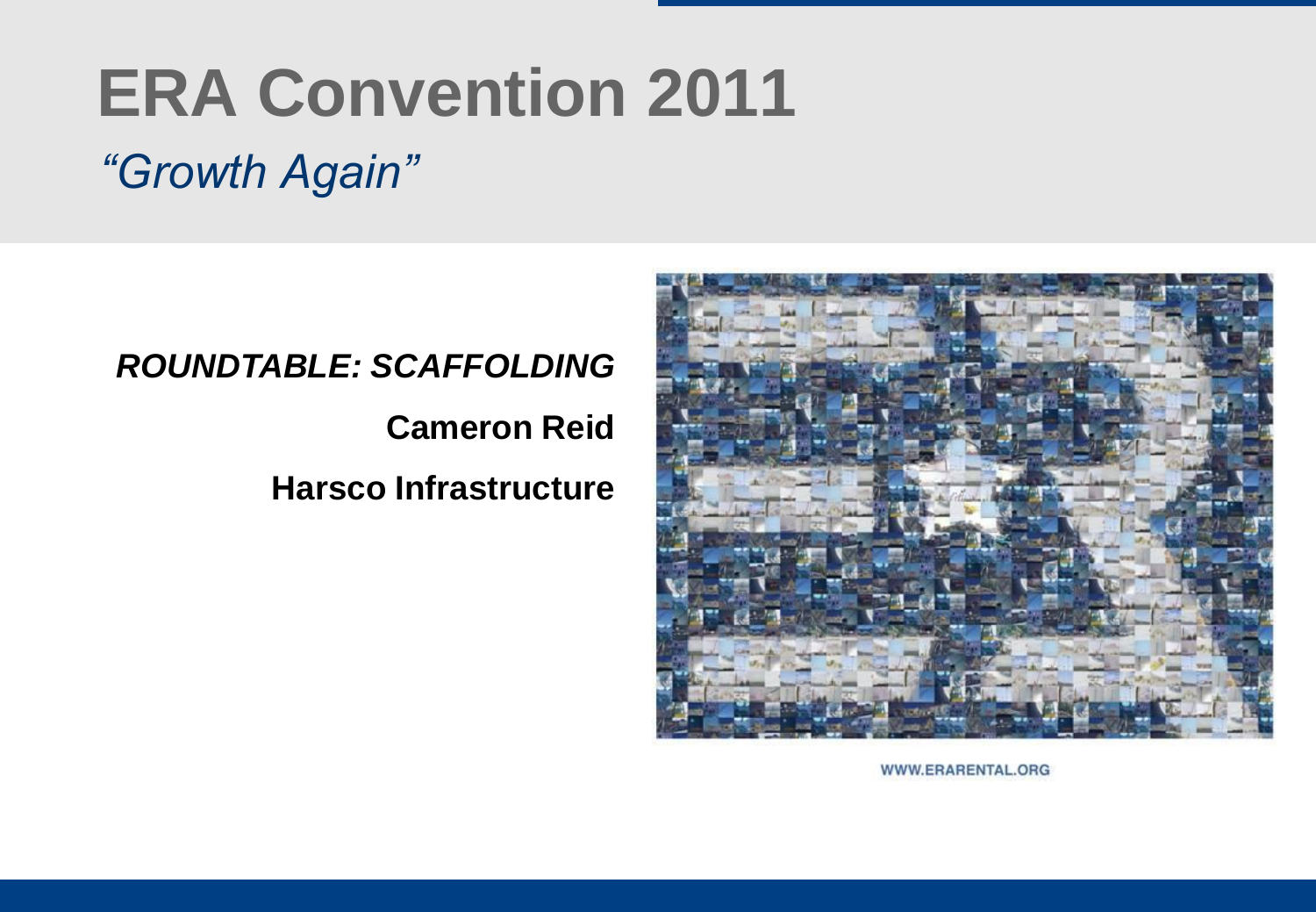

#### *Scaffolding Regulations & Product development*

*- Rental by area vs. weight and analysis of industry expertise and processes*

### $\bullet$  Setting the scene

- What is our KEY Role within the access Industry apart from obviously making money?
	- To offer SAFE and SECURE access products, solutions, structures to the market
- Every year 5,580 people die in the European Union as a consequence of work-related accidents, according to EUROSTAT figures.
- Within the Construction Industry around **1,300** workers are killed each year.
	- This is the equivalent to **13** employees out of every **100,000** more than twice the average of other sectors.

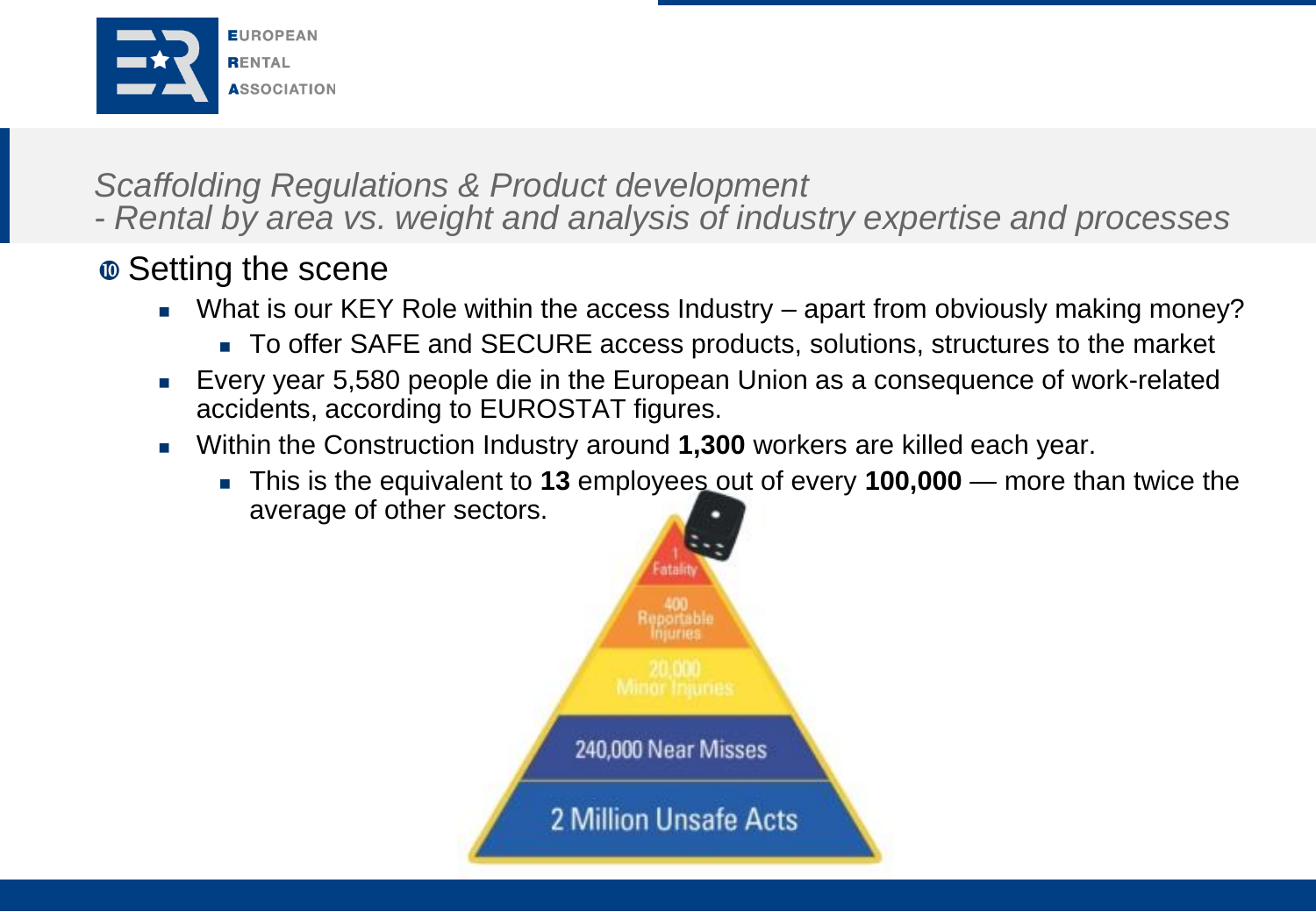

#### *Scaffolding Regulations & Product development*

*- Rental by area vs. weight and analysis of industry expertise and processes*

#### **How is the scaffolding industry regulated?**

- A series of regulations, guidance and code of working practices in different languages cover our industry
	- E.g. BS EN12811 is a European Standard that specifies performance requirements and methods of structural and general design for access and working scaffolds.

#### **Who polices the industry to ensure we work to the regulations?**

- **For example:** 
	- UK HSE & NASC (National Assess & Scaffolding Confederation)
	- USA OSHA & SIA (Scaffolding Industry Association)
- **Are these agencies consistent across Europe?**

#### **Training – is the competency of a scaffolder the same across Europe?**

- **For example:** 
	- Advanced Scaffolder trained in UK would take on average 5 years to become qualified under the CISRS (Construction Industry Scaffolder Record Scheme) and the NVQ/SVQ
	- Scaffolders in other parts of Europe can be providing scaffolding services after only 1 day of familiarisation
- Where is the consistency in the industry?

So…………… how have Access Products evolved over the decades?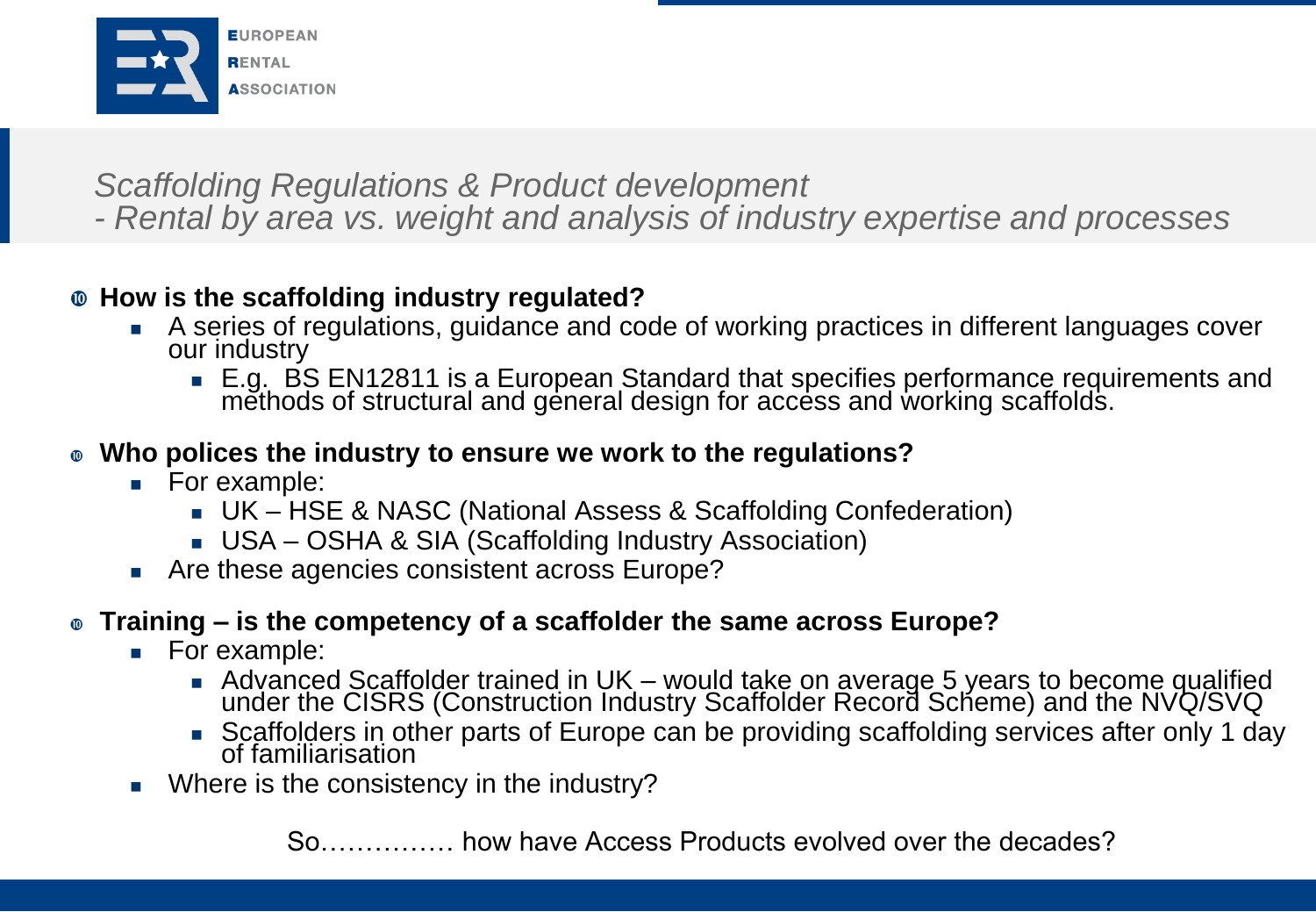

# *Access Innovations across the European Markets – last 100 years*

| <b>Tubular Scaffolding</b>          | 1910 |
|-------------------------------------|------|
| <b>Early Scaffold Frame System</b>  | 1940 |
| <b>MEWP Powered Access</b>          | 1945 |
| <b>Manual Suspended Access</b>      | 1945 |
| <b>Modular System Scaffolds</b>     | 1950 |
| <b>Electric Suspended Access</b>    | 1960 |
| <b>Aluminum Access Towers</b>       | 1960 |
| <b>MCWP Mast Climbing Platforms</b> | 1980 |
| <b>GRP Access Towers</b>            | 2000 |
| <b>Podium Platforms</b>             | 2000 |
| <b>Advanced Guardrail solutions</b> | 2000 |
| <b>Push-Around Work Platforms</b>   | 2005 |







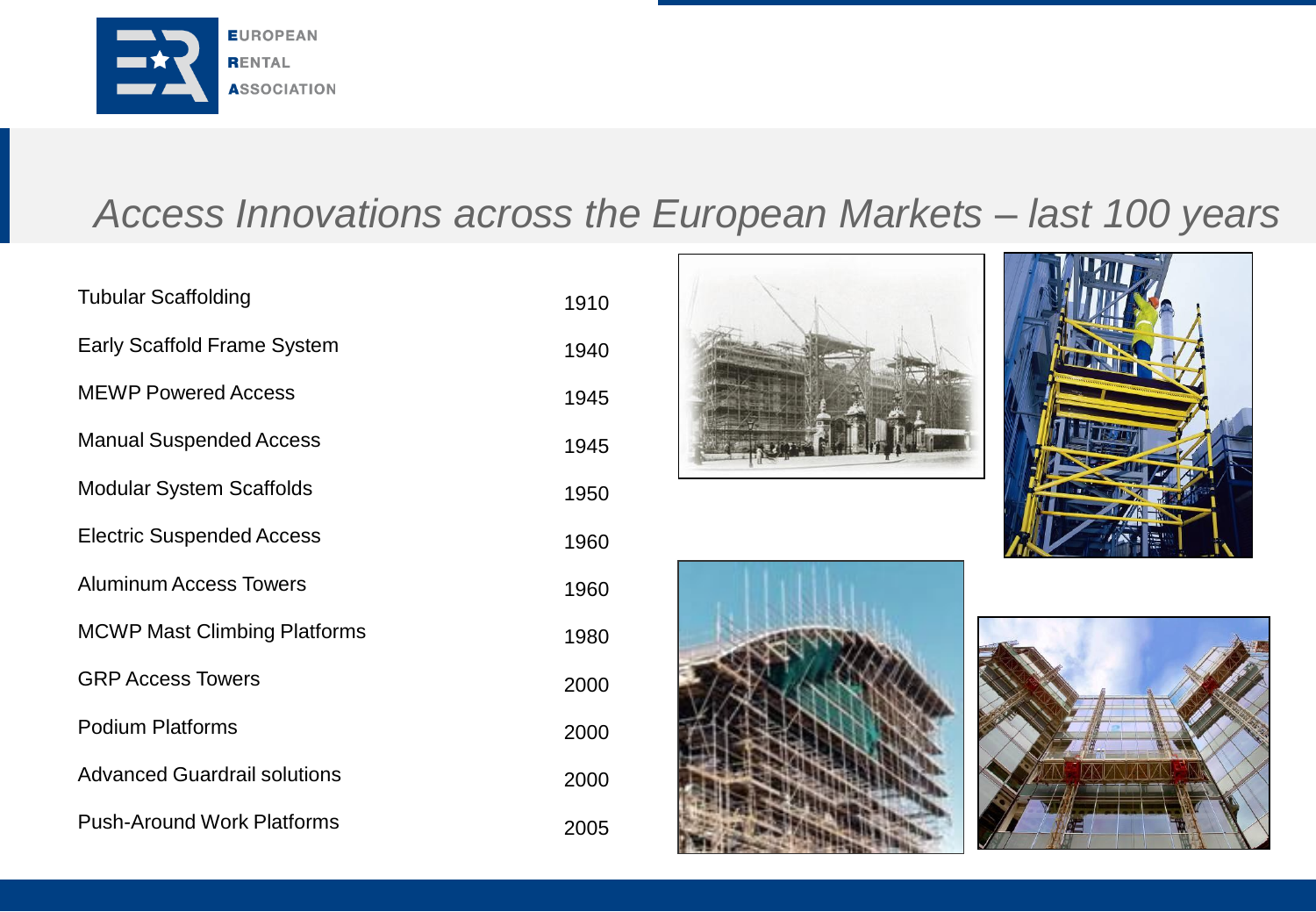

# *Rental by Area - m²*

# Normally rental by *m²* is used for indicative estimating

- **EXEC** Caution should be applied when using this model due to:
	- Mix of products and types of equipment used in access solution if not 100% system or tube and fit scaffolding
	- Variation contracts entry price vs. exit price
		- $\blacksquare$  Leads to commercial disputes impact relationship, satisfaction, ability to make money
			- General assumption in this estimating model exit price 50% greater than entry price

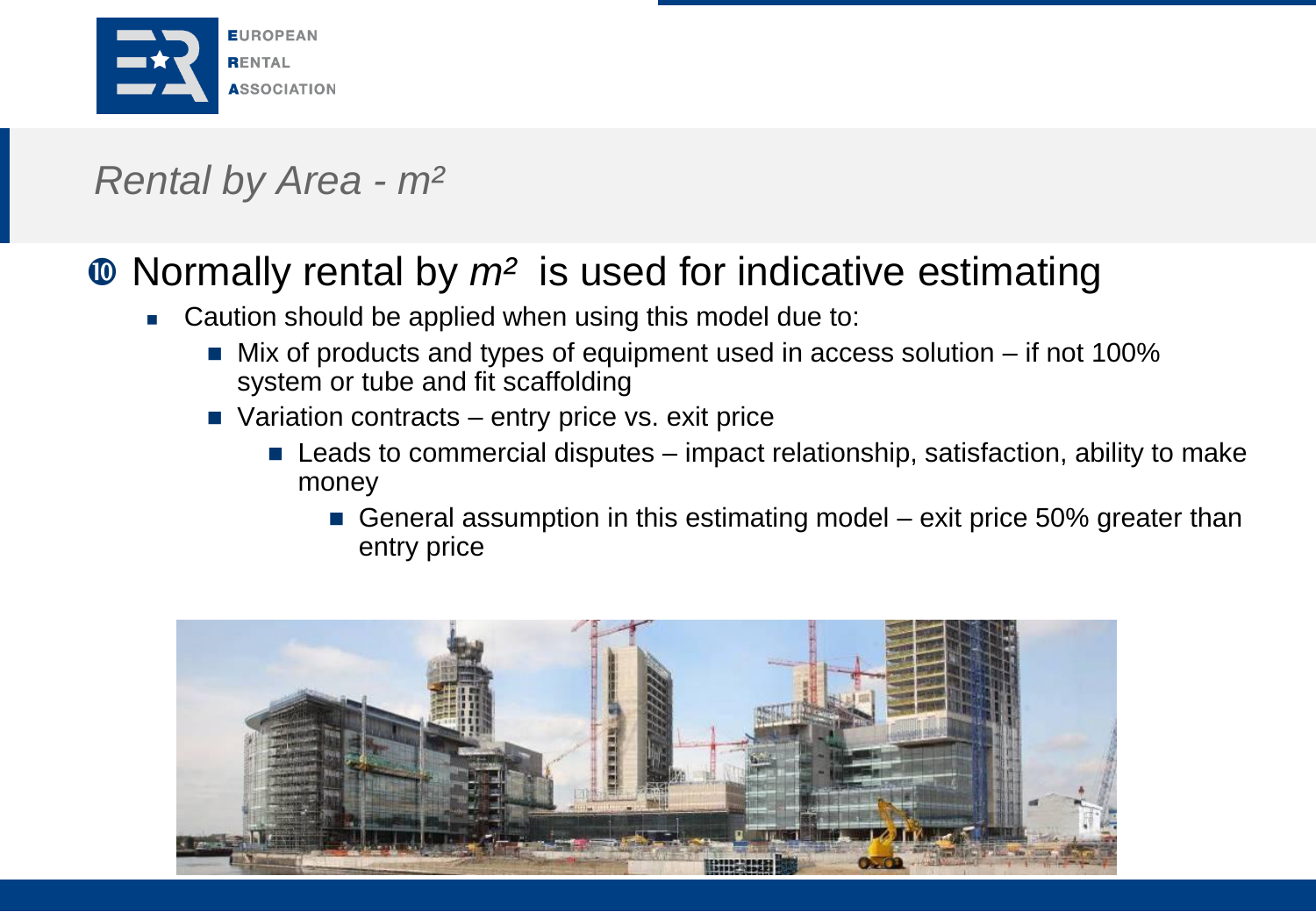

# *Rental by Weight*

### Traditionally *Rental by Weight* is an Asian pricing method which is based 100% on steel product

- European construction methods over recent decades have seen labour costs and failure costs increase, therefore……
	- **This has driven contractors to focus on increasing productivity and efficiency**
	- **Example Fighter weight products and mechanical equipment that deliver increased productivity** have entered the market – aluminium, system scaffolding, mast climbers etc
		- In effect making pricing by weight almost impossible
- In some instances weight is used when working on the calculation of over-run hire
- Weight is also used as a method of calculating transport quantities and cost